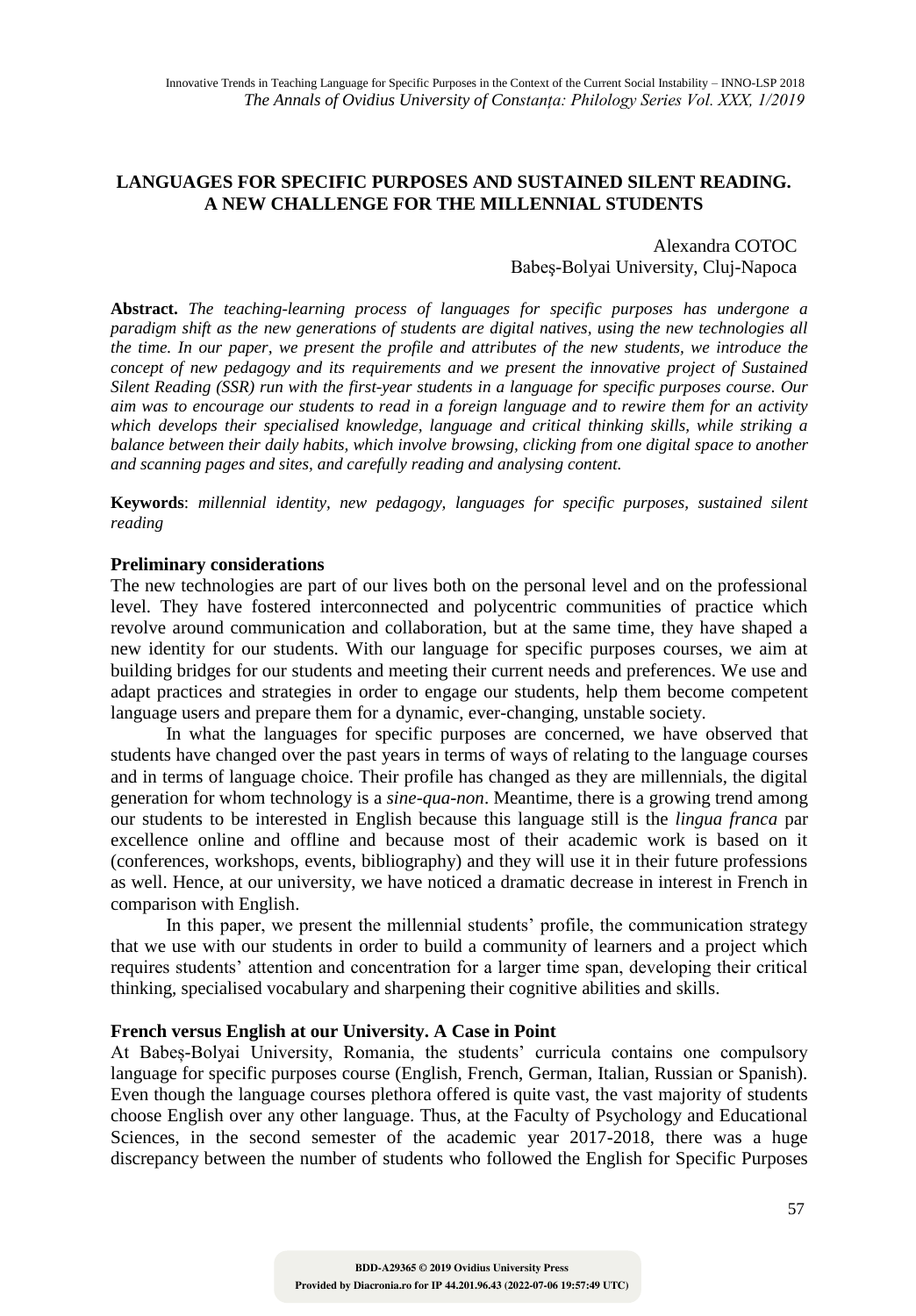course (ESP) and gave the test of linguistic competence at the end of the year in comparison with the French for Specific Purposes course (FSP): 413 students to 31 students.

In what the English groups are concerned, the high number of students allows for more homogenous groups both in terms of fields of study and in terms of language levels. Hence, we had 3 categories: Pedagogy and Early Education (11 students in Pedagogy and 76 in Early Education Studies), Special Pedagogy (54 students) and Psychology (272 students). With the exception of the students in Early Education Studies and Pedagogy who were divided into Pre-intermediate, Intermediate and Advanced groups, all the other students were divided into intermediate and advanced groups. In contrast, for French there was only one group and this one was heterogeneous. There were 12 students in Early Education Studies, 1 student in Pedagogy, 6 students in Special Pedagogy, 10 in Psychology and 2 students in Social Sciences (one in Social Work and another one in Sociology). The group contained students from A1 level up to C2. However, C2 was the exceptional case of a student who grew up in Canada and for whom French was actually the mother tongue. Out of these students, 6 students had DELF diplomas and their courses were validated without them giving the test of linguistic competence at the end of the second semester.

## **Theoretical background**

The underlying theoretical perspectives and assumptions regarding the identity of digital born students and their patterns of behaviour and preferences signal the need for a new pedagogy in order to create an efficient and productive teaching-learning environment both for the language for specific purposes language instructor and for the students.

## **Millennial Students' Profile and Attributes**

Millenials are the newest generation in higher education. They are born through 1982 and 2000. They are diverse and have characteristics which are unique to the digital age. They are very active, involved in many things at the same time (they have a very active spare time, they perform voluntary work, some are working, some are enrolled at more than one faculty). They are hyper connected all the time, they use their smartphone devices, they have a profile and they are active on various social network sites. They are preoccupied by self-expression, connection and relationship building and social networks constitute the proper digital space to perform these needs (see Stern 98).

Millennial students have attributes that are shaped by the strong tie between this new generation and the use of technology. These attributes influence the way in which they related to others in the personal life, but also at the institutional level, in our case higher education. Thus, we should take these attributes into consideration if we want to establish an efficient and successful teaching-learning context. In what follows, we customise a list of millennial attributes adapted from Frand ("Starlink" 10) in order to highlight the attributes that we observed in our students nowadays:

- Laptops, tablets, smartphones, the Internet and the WWW are not technology. They are part of our students lives in the same manner as telephones and television are to the previous generations.
- "Reality is no longer real" as everything can be modified by using digital technologies.
- "Know-how" is more important than "know-what". Knowledge is only a click-away, available and accessible for everyone and that is why knowing where to find the information, what sources are reliable and what suits the students' need is more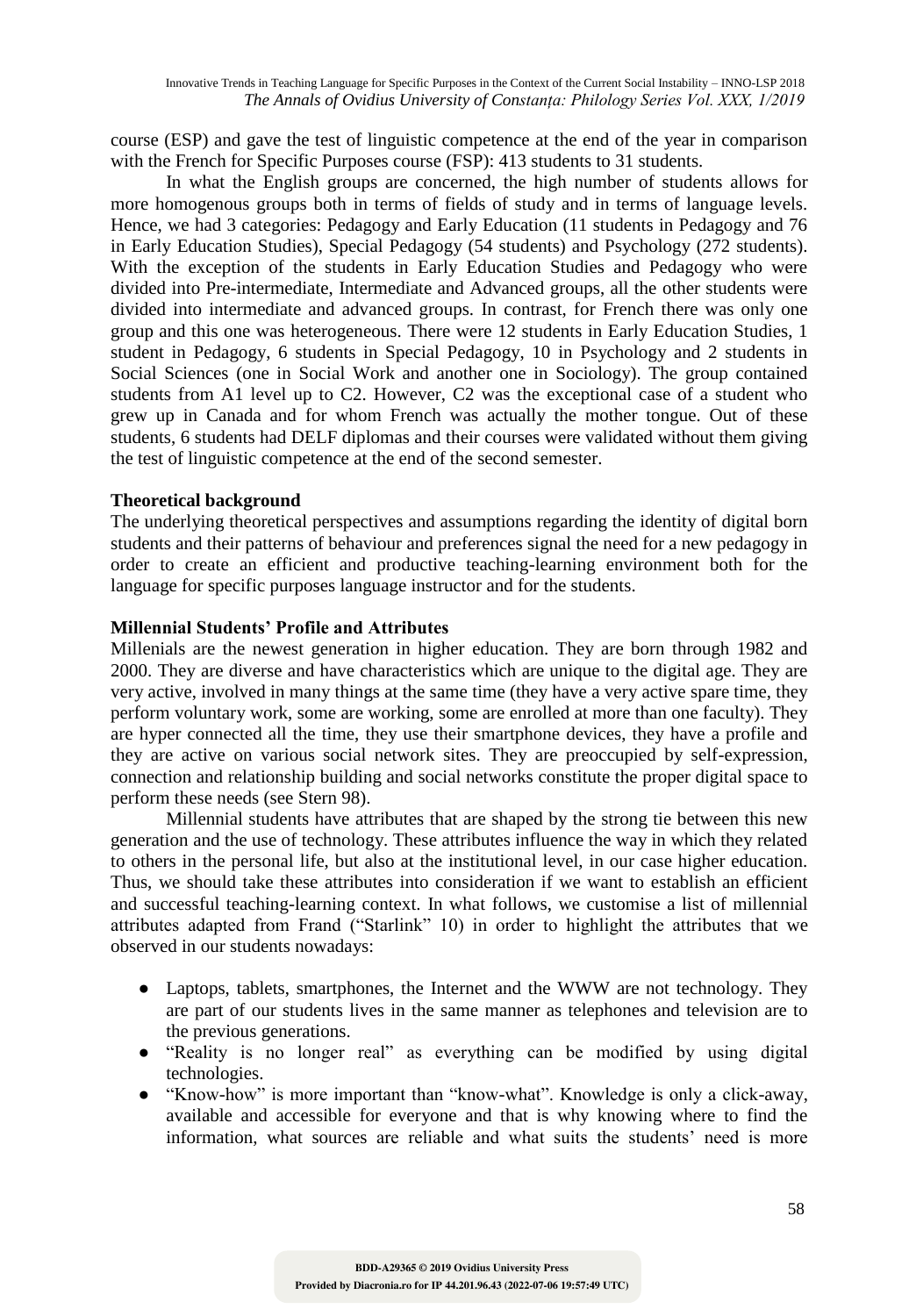important. Moreover, it is far more interesting and engaging for them to be involved in projects and real-life activities, rather than accumulate information.

- Learning should resemble a game-like situation. They like to be involved in trial-anderror and discovery tasks, rather than having a set of steps and procedures at their disposal and simply applying them (like in the situation of the drills, fill-in type or matching types of language exercises).
- "Multitasking is a way of life". Students engage efficiently in several activities at the same time. It is typical for them to work on a school project, chat on sns and listen to music at the same time.
- They expect 24/7 service. They contact their teachers via emails and private messages on sns and demand quick answers. They are part of a culture in which delays are considered a sign of forgetfulness or indifference.
- "Consumer and creator are blurring. In a file-sharing, cut-and-paste world, distinctions between creator, owner, and consumer of information are fading. The operative assumption is often that if something is digital, it is everyone's property" ("Starlink" 10-11).
- They are always connected and in touch via multiple devices.

To this list we add another insight into the identity of students. Other researchers also define the identity of millennial students and they consider that there is a number of defining characteristics, each with its inherent development (Monaco, Martin 44):

*Special → rewards for participation Sheltered → structured-enforcement of rules and regulations Team oriented → works well in groups, socially active Confident → high level of optimism, technologically savvy, want to assist in creating own knowledge Pressured → perform when being judged, immediate and continual feedback on progress Achieving → challenges grades and testing methods Conventional → respect for cultural differences*

The identity and the attributes of the millennial students have implications for the classroom which has to meet the new personal and professional needs, preferences, cognitive abilities and expectations of the digital generation.

# **New Pedagogy for the Millennials**

Given the characteristics and the needs of a new generation, researchers consider that it is necessary to develop a new pedagogy in order to educate the *NetGen*. We also argue that a different approach is needed in order to make students engaged and actively-involved. Students need new competences in order to be functional in a high-tech world and traditional teaching methods which focus on memorization and drills are no longer productive. Students need digital competences, but at the same time, they need critical thinking skills, autonomy and responsibility for their learning. To develop all these, students must be engaged in meaningful-based tasks which are relevant for their personality and for their community of practice. Moreover, it is claimed that:

real-world experiences merged with sustained engagement and collaboration offer opportunities for learners to construct and organize knowledge; engage in detailed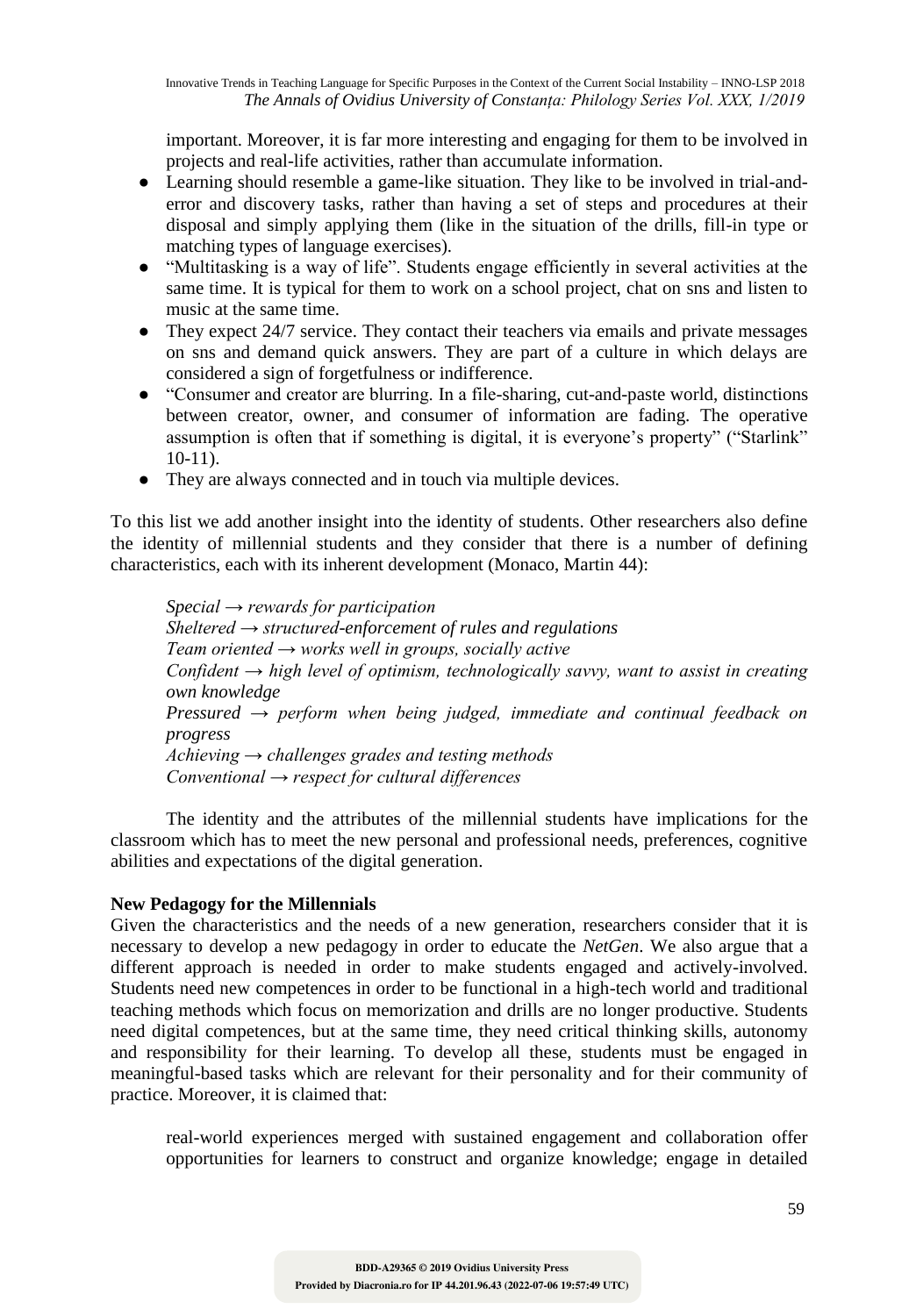research, enquiry, writing and analysis; and communicate effectively to audiences (Barron, Darling-Hammond apud Scott 2).

*Facebook community* can be included in this new pedagogy because it is the Romanian students' prefered way of interacting with their peers, offering them the medium for self-expression and helping them become part of various groups. Students are always on Facebook, scrolling down the Facebook page and scanning their friends' multimodal exposures. Students are practising a sort of digital voyeurism on the platform and they are mostly interested in fast, informal communication through reactions expressed via the *like button* or nonverbal (emoticons) and paraverbal contributions (the online rendering of paralanguage - the non-lexical elements of communication: intonation, pitch and speed of speaking, hesitation noises, emphasis).

*Sustained Silent Reading*, abbreviated to SSR, could be used as our strategical antipodal to Facebook communication aiming at consolidating an oasis in which students have time to reflect and engage in deep thinking about subject matters. It is a school-based individual activity designed to involve students in constant silent reading over a particular time span and it is aimed at modelling students' attitudes towards reading, cultivating an enjoyment for it. As we live in world of continuous notifications, interruptions, scrolling and scanning, SSR is a helpful strategy to help recalibrate our students and remind them that besides the digital fast, flamboyant, interactive devices of their lives, they also need activities which require uninterrupted and undivided attention. In this way, they are able to reach full concentration and to be fully focused on a task. SSR develops critical thinking and familiarises students with different cultural aspects. It is particularly useful for a language for specific purposes course as it develops specialised vocabulary and it trains the students for the reading skill which is also a component of the test of linguistic competence that they have at the end of the second semester, which is, in most cases, also the last one for the language for specific purposes course.

Researchers claim that the millennials have a regimented schedule of extra-curricular activities which have decreased opportunities for independent creative thought and decisionmaking skills and this provides challenges for both employers and educators (Monaco, Martin 43) and we consider that SSR can be helpful in this respect as well.

Facebook communication and the performance of SSR with our students represent projects to promote the new pedagogy needed and help us reach a balance between the skills developed by the digital components and those developed by the non-digital ones.

#### **Two-Folded Didactic Approach**

Having in mind the identity of the millennial students in our class and the cognitive change brought about by the new technologies, we tried to provide a two-folded approach in our class. One one hand, we inserted a digital component, enacted via a Facebook group. In this way, we met the need to provide an interactive, collaborative and informal space for our students. On the other hand, we introduced a component which demanded a focused mind, obtained through the Sustained Silent Reading Activity. Hence, aiming at forming an offline and online community of practice where our students feel at ease to interact with each other and with the language instructor in the foreign language taught, at the beginning of the academic year we set up *secret Facebook groups*. We shared information and resources with our students and communicated with them in a relaxed and informal manner via the posts and comments, but also private messages. The group was secret so that the privacy of our students was respected, and communication was triggered. In this way, students felt disinhibited and willing to participate, knowing that only their colleagues have access to the group. The central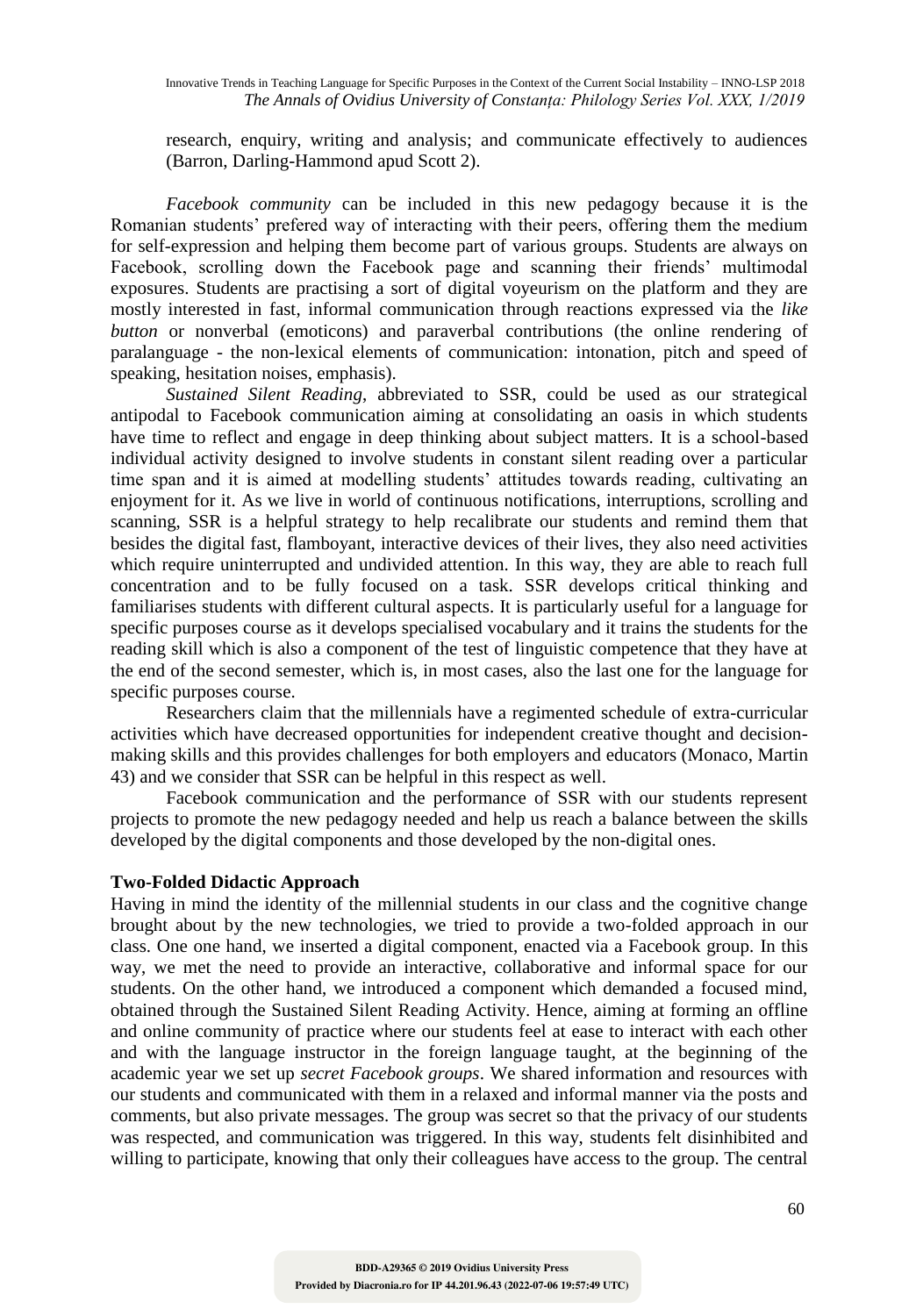focus of the group was the language for specific purposes taught in class and the group requirement was that every contribution is in the foreign language taught.

Sustained Silent Reading was announced on the Facebook group via posts by the language instructor on a weekly-basis with the purpose of sending constant reminders of the activity, but also of acting as teasers, increasing their interests and motivating them. The posts also contained hyperlinks to the texts selected for the SSR.

The SSR took place for 10 minutes at the beginning of the English and French class with all the students for the entire second semester of the academic year 2017-2018.

The students in the English class performed this activity in the first semester as well when we organised a pilot project which took place only for a few sessions and was done in collaboration with another language instructor in ESP, involving also the students at the Faculty of European Studies (see Cotoc, Nistor).

All the students received the texts in advance and they brought the texts printed out, but they were also allowed to read them on their smartphones devices in case they forgot to print out the texts. However, they were highly advised to perform the activity in the analog manner, with pen and paper so that they could underline important ideas and concepts and write down notes alongside the text.

We adopted a different strategy for the implementation of the SSR with the English groups in comparison with the French groups. With the English groups, SSR involved using a text which was connected to the previous unit studied in class a week before and, hence, it was a reinforcement activity. It was not followed by further discussion, but triggered instead individual reflection and critical thinking, being also an opportunity for students to be honest with themselves and take responsibility for their learning process on the long run. In contrast to the English groups, with the French group, the SSR project was newly introduced in the second semester, following the pilot project run with the English students in the first semester. The SSR involved using a text that was connected to the unit discussed in class in that particular week. Hence, the text served as a basis for communication and the silent activity was followed by a brainstorm and a discussion of the main points of the texts chosen. As the group was so diverse, containing students from A1 to C2 level, the post-SSR section of the course also involved the discussion and the contextualisation of the unknown and important concepts and terms from the text. In this way, SSR was integrated in Unit of the Course and it gave coherence to the content of the course. We also tried to fill the gap between the lower level students and the students with an operational level of French who sometimes received the role of teachers, explaining to the others the problematic aspects.

# **SSR Analysis: French Texts' Overview**

The texts chosen for SSR in the FSP course were in accordance with the topics discussed in the classroom, were rich in specialised vocabulary and up-to-date. Like with the English group, even with the French group, where there were also students who had a lower level of French, the texts chosen were the same for everyone in the group. We implemented the activity uniformly as Romanian and French are both Romance language and, as a consequence, the phenomenon of intercomprehension should facilitate the understanding of French content, especially in writing where students have more time to process information. Moreover, the students who were enrolled in our French for Specific Purposes course had contact with French prior to the course and, thus, they could understand and/or learn at least bits and pieces from a French text. Needless to say that the engagement with the content during this "informal encounter" with the text was different and in accordance with the language level of the students: the students with a good level could actually read the texts, while the other ones performed a superficial analogue browsing.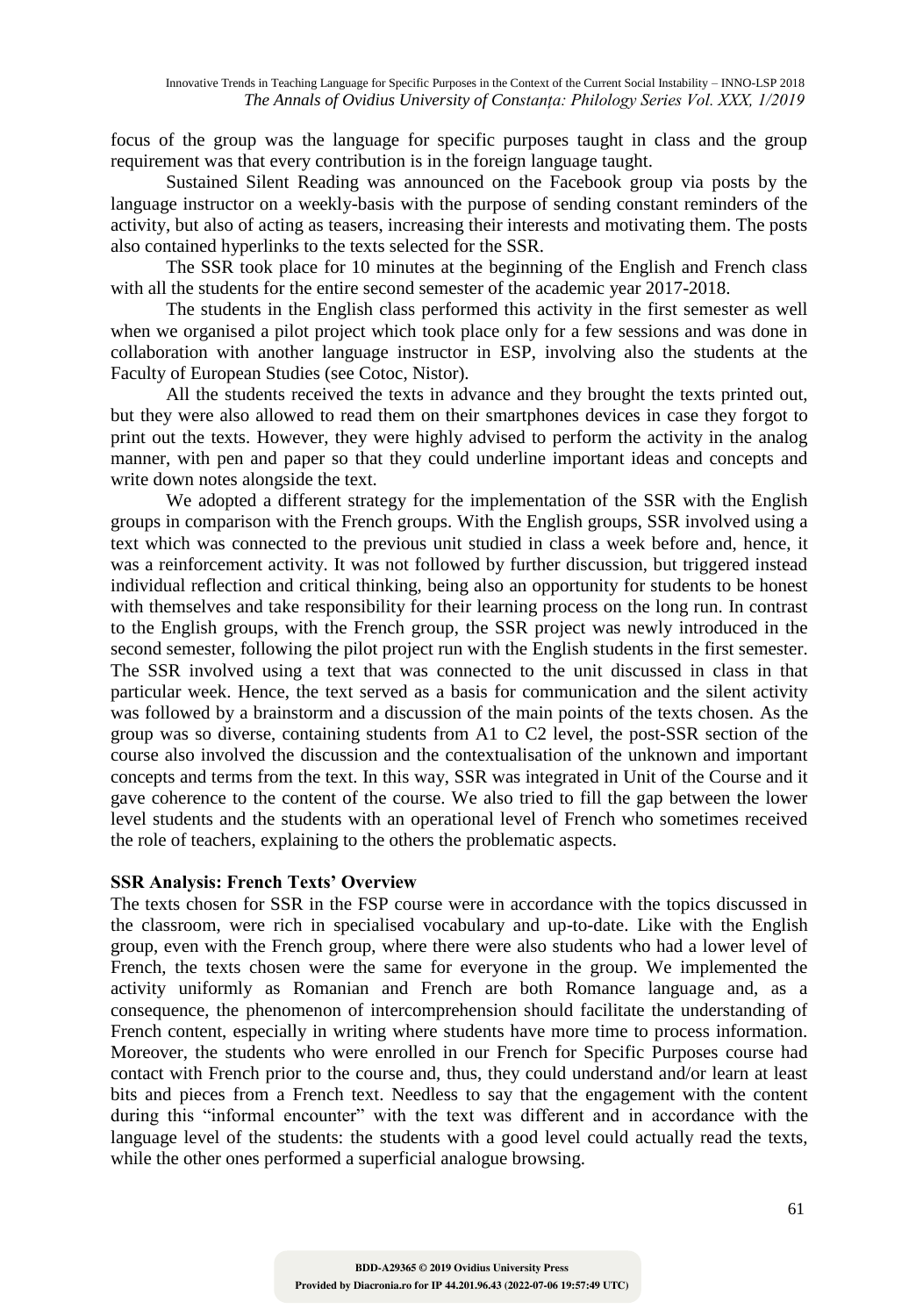Innovative Trends in Teaching Language for Specific Purposes in the Context of the Current Social Instability – INNO-LSP 2018 *The Annals of Ovidius University of Constanța: Philology Series Vol. XXX, 1/2019*

We also introduced some current controversial topics in order to stimulate students' interest and to engage them in problems and issues that reflect nowadays debates at the national and international level, allowing them to get familiarised with French approaches to the same issues discussed in Romania and, in this way, broadening their horizon. We also thought that introducing controversial topics might engage even the students with a lower level of French as they should arouse their curiosity because the millennial are attracted by up-to-date events. The texts selected also aimed at introducing students to different cultures and subcultures, building on a tolerant and respectful attitude and the open-mindedness towards otherness.

The texts used for SSR in the FSP course were shorter (one or two pages long) and they were part of the units: some of them were abbreviated articles which were adapted to the level of the textbook/course unit designed by the language instructor - B1/B2 level texts), while the ones for the English course were longer and they were not part of the units: articles, blog posts, and the level was B2 and higher.

The first course in FSP was the introductory course in which they were introduced to the concept and the requirement of SSR. With the second course we already started the project, as follows:

- Unit **L'attention**: SSR1 *La concentration* is focused on the contemporary lack of attention due to the daily usage of high tech devices, providing a humorous demonstration that this impaired cognitive function has always been present and, therefore, it is not only an effect of the digital society. As a continuation, SSR 2 *Une série de courtes textes* (*Comment l'attention varie-t-elle?; L'effet stroop; L'effet cocktail party; L'expérience du gorille invisible)* provides short descriptions of three experiments connected to the functioning of attention.
- Unit **Apparences**: SSR 3 *Identité. Le Nom* highlights the patriarchal social systems promoted by the naming process for females as this category always builds an identity through the name in relation to a male figure (the surname is usually that of the father, when they marry they take their husband's name, their children also take the name of the husband, then in case of divorce, the woman is the one reconfiguring the name identity).
- Unit **J'apprends**: SSR 4 *Changer, pas si facile…* and SSR 5 *L'african, Jean-Marie Gustave Le Clézio, Mercure de France, 2004* are connected to the topic of the unit, but in different ways. SSR 4 provides a reflection on the contemporary advice to change and improve oneself. In contrast, SSR 5 contains a fragment from an autobiographical essay. Although at the first glance, the text seems to be disconnected from the unit under focus, it presents the author's melancholy and childhood memories, inviting to a subtle reflection on the education offered by life and experiences, and not by studies and books. SSR 6 *Confiance en soi. La Posture* presents the positive impact that body language and a powerful posture can have on the way in which we perceive ourselves and the social identity constructed.
- Unit **Privé**: SSR 7 *Une vie française* and SSR 8 *Les nouveaux mâles se cherchent*. SSR 7 debates the traditional female / male gender roles and proposes an alternative model, while SSR 8 addresses the controversial topic of metrosexuality.

The SSR also provided us the possibility to browse and analyse the content of the texts included in the units and to check if they actually reflect a language for specific purposes course in terms of issues, specialised knowledge and vocabulary items contained. Hence, analysing our texts using the digital tool *voyant* and the *find* function in word, we observed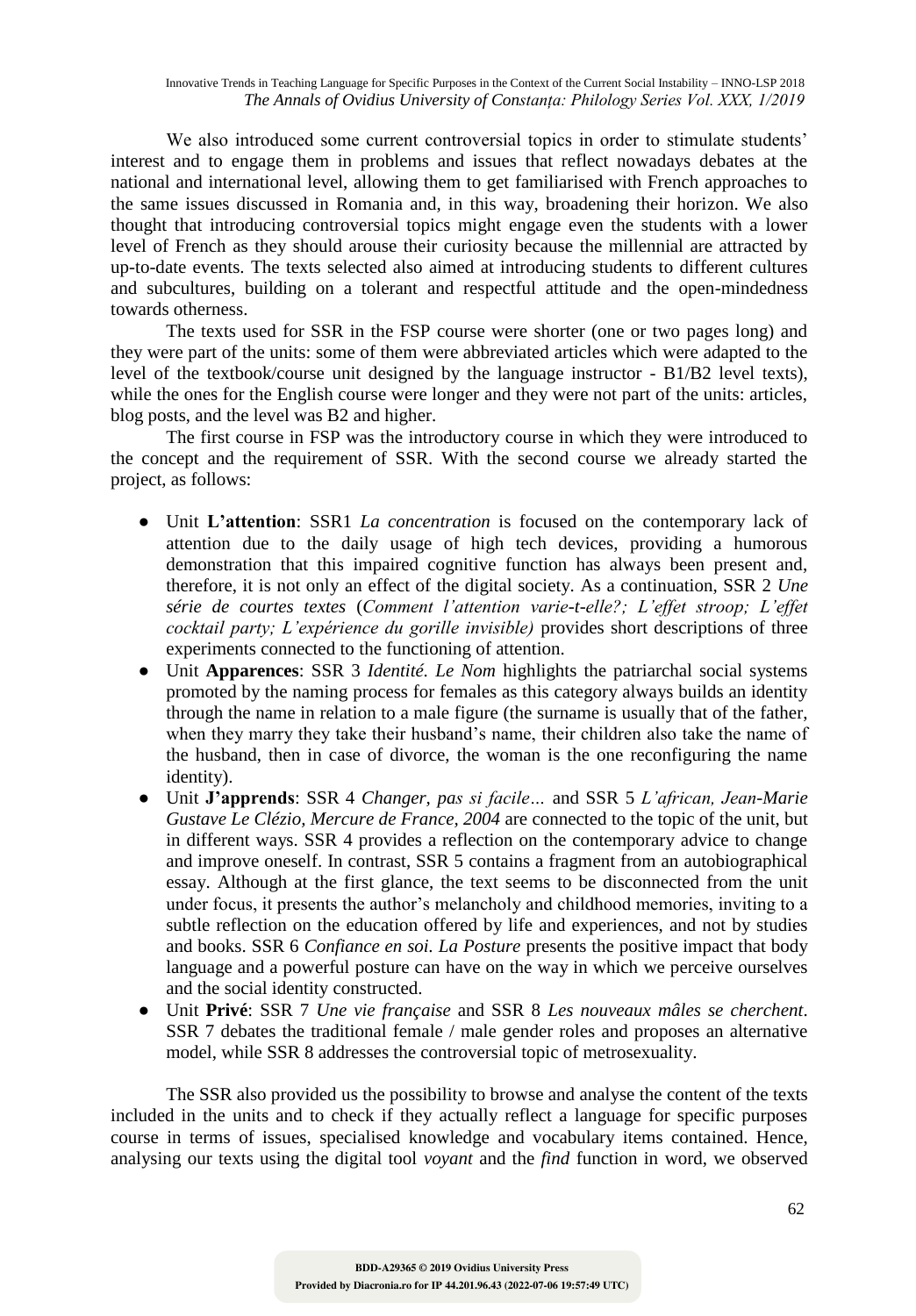that the most frequent lexical items in our corpus were not specialised words, but words that belong both to French for psychology and to general French: *nom(s)* (47), *femme(s)* (24), *vie*  (24), *attention* (22), *identité* (21), *posture(s)* (21), *enfant(s)* (20) and *enfance* (10), *homme(s)*  (19), *père* (18), adjective *droit(e)* (9) and the noun *droit* (6), *fille(s)* (15), *temps* (14), *ans* (12), *jeune(s)* (12), *poisson* (12), *amour* (11), *mère* (11), *monde(s)* (11), *peut* (11), *changer* (9), *faire* (9), *fois* (9), *corps* (8), *devenir* (7), *épaules* (7), *famille* (7), *pays* (7), *présence* (7), *chercheurs* (6), *conseil(s)* (9), *gens* (6). That is why, at first glance, some texts seem to be related to general topics, but the careful reading provided by SSR and the follow-up conversations and activities proved that the texts actually contain in-depth information, present experiments and situations about relevant topics in psychology and trigger discussions, debates and activities specific for a LSP class.

## **SSR for the FSP course: Instructor's and Students' Perception of the Activity**

Students were monitored during the SSR and they received constant guidance and support from the language instructor's part. The instructor also got involved in the activity and performed SSR as well, whenever possible. At the same time, the instructor walked around the students to answer any queries that the students might have had (regarding problematic vocabulary and structure, the choice of texts, understanding). However, the language instructor did not interrupt the students and approached them during the SSR only if they signaled that they need help. The activity always started sharp on time and the timing was always precise (not less or more than the time allocated). The students received clear instructions to take the activity seriously and came prepared for this. In comparison with the English groups, the students from the French group always had the texts printed out. This might have been a consequence of the fact that the texts were integrated in the units for the French groups, but not for the English ones and also of the fact that the project was organised at a lower scale (only a few students).

Observing the students, we consider that they benefited from these 10 minutes dedicated to individual and silent work as they got the chance to make the transition to the language for specific purposes course and to reflect on problematic aspects before the class actually started. They also received the texts in advance, which actually gave them the time to prepare at home in case they thought that it would be difficult for them to actually see the texts for the first time in class.

Inherent to this activity was also the informal testing of the extent to which students can actually have access to information in accordance with their language level and of the kind and amount of information they extracted from the texts. We also checked if this activity can actually trigger other activities/the entire unit. In this respect, after the SSR, we organised question-answers sessions, brainstorm of ideas, pair and group discussions, we wrote down words/expressions, we checked students notes and we solved vocabulary exercises. Hence, the activity was indeed efficient for everyone, even though in a different way, and it also acted as a prompt for the rest of the course as this activity constituted the basis of the warmup activity and the unit itself would then continue with the same topic.

At the end of the second semester, we applied a survey both to the English groups and to the French groups. In what the English groups are concerned, there were also students from the Faculty of European Studies and the number of respondents was much higher, 326 respondents in contrast with the respondents from the French group which were only 21. In this study, we analyse the results obtained with the students in French because we aim at analysing the FSP community of learners which constitutes a minority at our faculty in comparison with the ESP community of learners, which is treated in a different study focusing on a collaborative project involving the students at the Faculty of Psychology and Educational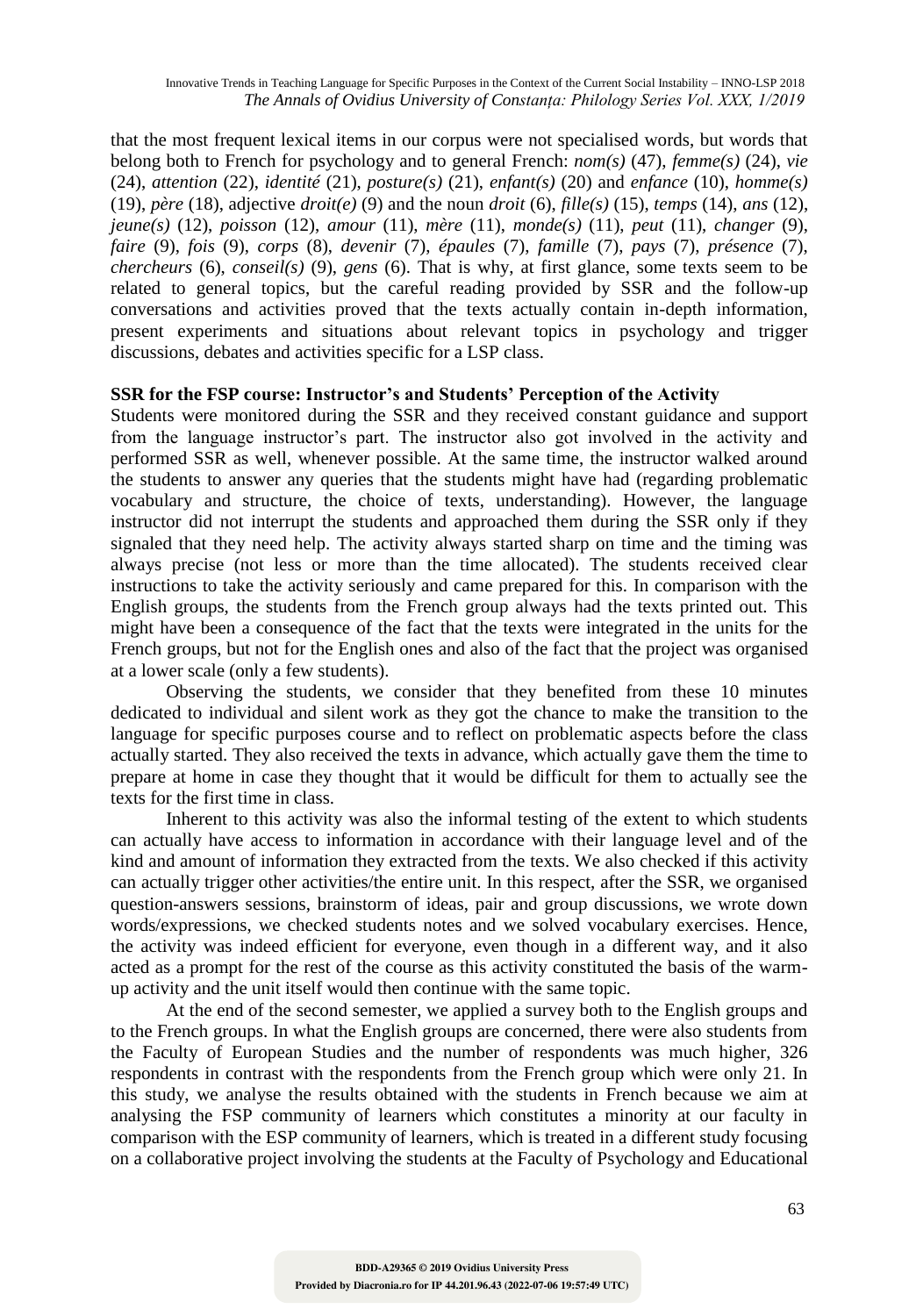Studies and the students at the Faculty of European Studies (see Cotoc, Nistor). Hence, we observe the FSP micro-community of learners in order to see if a micro-community of students can reflect a macro-one because we assume that the millennials have the same learning preferences and behaviour regardless of the fact that the languages involved in the teaching-learning process derive from different language families (a Romance language versus a Germanic one), have a different status and popularity at our university and the students' usage of and contact with these languages on a daily-basis is different. Moreover, we were particularly interested in the results obtained with the French group because it was a heterogeneous group.

In what the FSP students' responses are concerned, 20 students in French declared that they enjoyed the activity a lot, 15 declaring that they were fully engaged in this activity and 5 students declaring an average participation. When asked if they continued the activity at home in case they did not finish reading the texts in the 10 minutes allocated to this activity, 7 students always continued reading as a homework, while 13 sometimes continued it every now and then and only one student answered negatively. We consider that this is due to the fact that the students received short texts and managed to finish them in class. The vast majority of them considered that the texts chosen were of average difficulty, all of them stated that they learned new words and most of them searched for the new words in dictionaries and tried to use them in context afterwards. They also declared that they developed their specialised knowledge because the SSR focused on up-to-date text related to their fields.

When asked what they liked about the activity, their answers covered the following aspects: the concept of SSR and novelty of the activity, the topics and the length of the texts, the individual work implied and its unfolding into pair/group work. They also appreciated the diversity of the texts and the fact that it helped them improve their vocabulary. Some of the comments include:

*Pendant de notre activité j'ai aimé beaucoup la lecture silencieuse parce que a été une nouvelle chose [...] Dans activités j'ai aimé la diversité, mais et sujets de discussion. J^ai aimé le fait que les les textes ont été interessantes et courtes. J'ai aimé que nous lisions individuellement Pendant cette activite, j'aime que j'ai reussi assimiler de nouveaux mots.*

We also received 7 comments which cover elements that students did not enjoy during the SSR. However, we consider that they are subjective and, hence, they do not invalidate the activity. We write the comments below in their original form:

*Les exercices étaient trop nombreux ,je voulais plus de communication. Je n'ai pas aime le fait que je n'ai pas fini de lire la lecture du texte. Parfois, la quantite d'information.*

*Il a été peu de temps pour analyser complètement le sujet de cette journée.*

*Le seul problème serait les textes qui étaient un peu difficile, mais avec les explications je* 

*pourrais les comprendre.*

*de* 

*Ce que je n'ai pas aimé dans les activités que j'ai effectué a été le fait que j'ai parlé* 

*metrosexuels, parce que nous ne pouvons pas juger les gens pour des plaisirs et leurs besoins.*

*J`ai deplu le sujet sur les metrosexuels*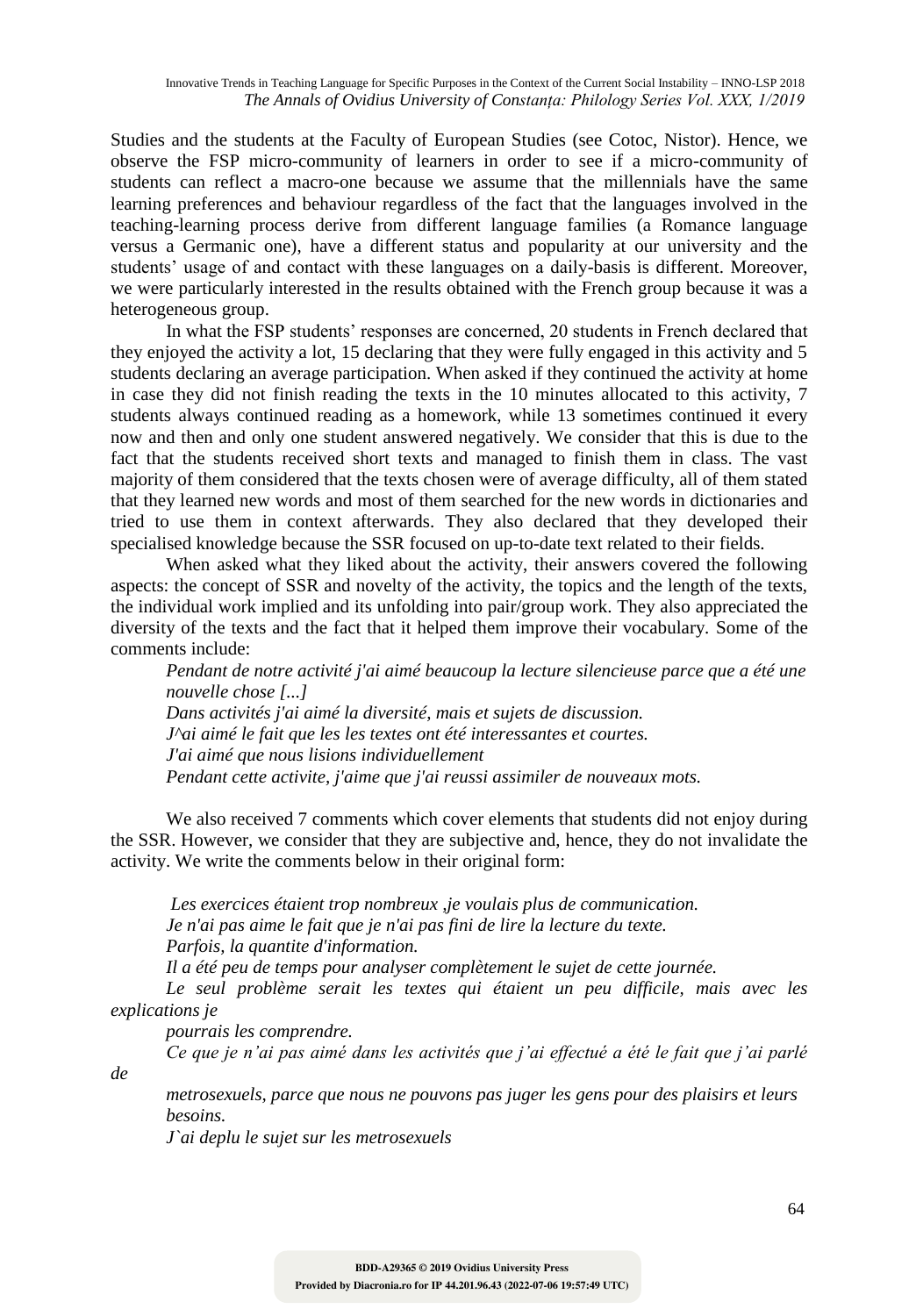The students' answers validated our activity and our choice of texts in terms of students' perception and attitude towards the new activity introduced in their course as part of a new pedagogy designed for the millennial students.

# **Conclusions and Future Directions**

In conclusion, millennial students need a new pedagogy which strikes a balance between informal, interactive, collaborative, online and offline practices of the Facebook communication type and activities of the SSR type. The SSR activates and develops cognitive abilities different from the ones which are formed during dynamic, short term, flashy activities which the millennial students engage in both personally and professionally on a daily basis due to the digital age.

In what SSR is concerned, there are many future directions which are relevant for a language for specific purposes course. This activity could be adapted and implemented in various ways. One option would be to use different texts in heterogeneous groups and then put students with different language levels in pairs and make them report to one another. Another suggestion would be to dedicate the 10 minutes at the beginning of each course to a different kind of activity (watching a video, playing a game etc.) or to a different activity every course: one course watch a video, the next read a text and so on. Moreover, the SSR could generate various interactive and useful projects. Some examples include:

- Collaborative projects based on SSR: The class could be divided into *studentsdesigners of activities* and *students-recipients* as the intermediate/upper-intermediate students could design vocabulary exercises for lower level students. While the more advanced students create the exercises, the students-recipients receive another task that the students-designers will receive later, when the first group solves the exercises received. In this way, students improve their vocabulary and they are involved in designing the teaching and learning process. The instructor is only a facilitator and an observer;
- the gamification of the vocabulary acquisition process as students could be involved in various competitions: extraction and explanation of difficult words, taboo games, etc. based on the SSR texts;
- Presentations which use SSR as a starting point;
- A specialised language for specific purposes online glossary based on the vocabulary studied during SSR and built by students.

# **WORKS CITED**

- Cotoc, Alexandra, Roxana-Maria Nistor. "Theoretical Aspects and Applications of Sustained Silent Reading in the ESP Class." *Journal of Romanian Literary Studies (JRLS)* (2018): 240-251.
- Monaco, Michele, Malissa Martin. *The Millennial Student: A New Generation of Learners*, 2007. **Available** at: https://www.researchgate.net/publication/228343335\_The\_millennial\_student\_A\_new \_generation\_of\_learners [accessed Aug 29 2018].
- *Millennials: Our Newest Generation in Higher Education*. Northern Illinois University, Faculty Development and Instructional Design Center facdev@niu.edu, www.niu.edu/facdev, 815.753.0595. Available at: https://www.niu.edu/facdev/\_pdf/guide/students/millennials\_our\_newest\_generation\_i n\_higher\_education.pdf